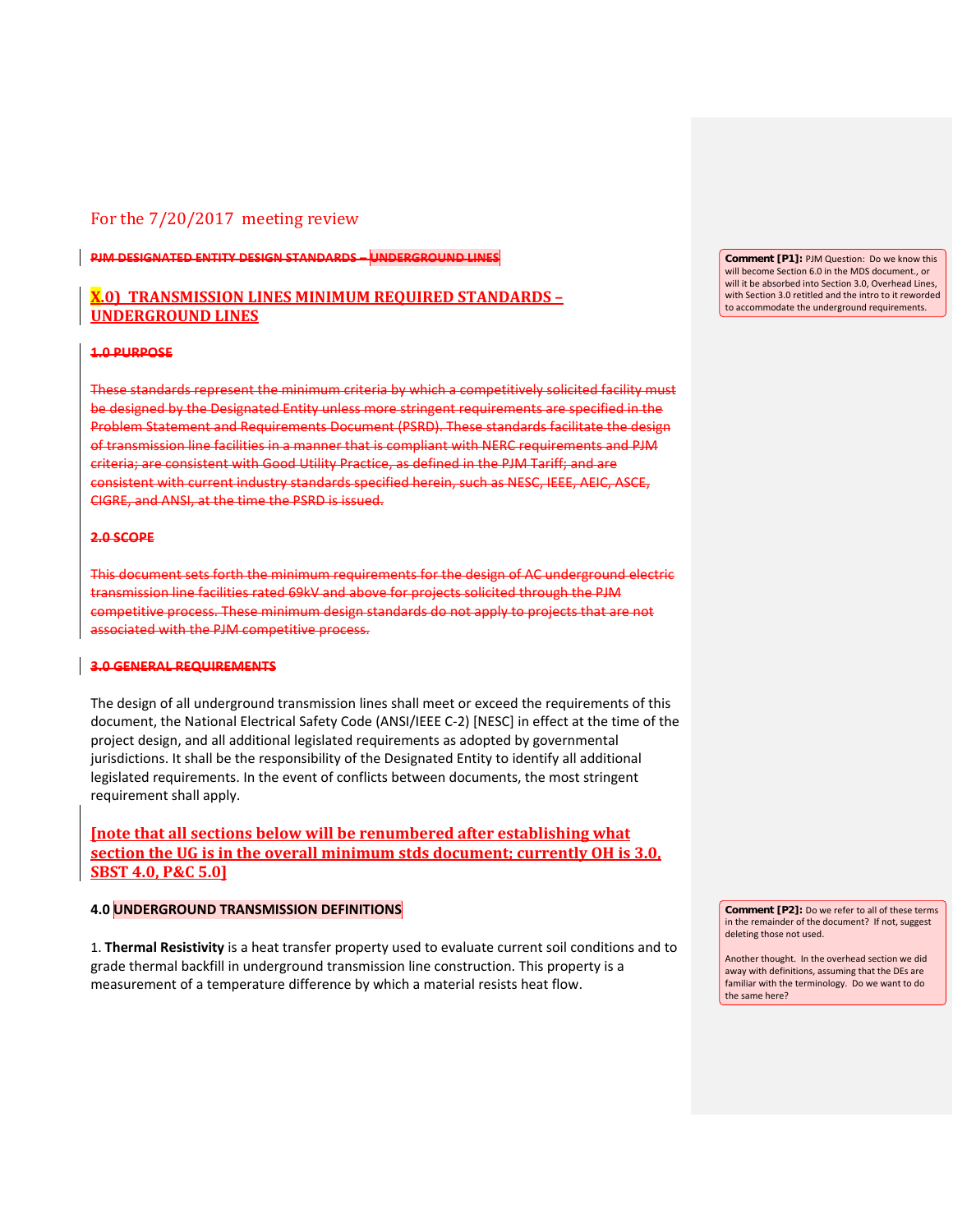2. **Pipe-Type Cables**, also known as High Pressure Fluid Filled (HPFF), have three phases insulated with tapes of kraft paper or laminated paper polypropylene (LPP) installed in a steel pipe pressurized with dielectric fluid. High Pressure Gas Filled (HPGF) cables have three phases insulated with tapes of kraft paper or laminated paper polypropylene installed in a steel pipe pressurized with nitrogen.

3. **Self-Contained Cables**, also known as Self-Contained Fluid Filled Cables (SCFF), up to three phases, each phase consisting of a hollow core conductor, paper insulation, a lead or metallic sheath, and a protective outer jacket. The hollow core conductor may be wrapped around a steel tube that houses a low viscosity dielectric fluid.

4. **Solid Dielectric Cables** is a type of cable where the insulation material is extruded over the conductor shield and then cross-linked for cross-linked polyethylene or ethylene-propylene rubber. Three types of solid dielectric cable are XLPE (Cross-linked Polyethylene), EPR (Crosslinked Ethylene Propylene Rubber), and PE (Thermoplastic Polyethylene).

5. **Load Factor** is the ratio of the average loading to the peak loading over a 24 hour period.

6. **Loss Factor** is the ratio of the square of the maximum hourly reading to the sum of squares of the hourly current ratings over a 24 hour period.

7. **Conductor Maximum Temperature** is defined by industry standards that are based on damage limits for the insulating material adjacent to cable conductor. There are industry allowances to vary the temperature limits when select design parameters are not well known (EPRI, 2006).

8. **Ambient Earth Temperature** is the temperature of the native soil that may change seasonally.

9. **Adjacent Heat Sources** are any localized heat sources including steam pipes, distribution circuits, and transmission circuits that impact ratings due to mutual heating.

10. **Grounding** of transmission cables maintains a continuous ground path to permit faultcurrent return and lightning and switching surge protection (EPRI, 2006).

11. **Route Thermal Analysis** is based on a field survey used to gain an understanding of the environment surrounding the selected path of the cable at the expected system depth.

12. A **fault** is a physical condition that results in the failure of a component or facility of the transmission system to transmit electrical power in a manner for which it was designed (PJM Manual 35, 2015).

13. **Fault Current Capability** is the maximum allowable current that a cable can withstand during a fault.

**Comment [P3]:** Not used in document

**Comment [P4]:** Not used in document

**Comment [P5]:** Not used in document

**Comment [P6]:** Not used in document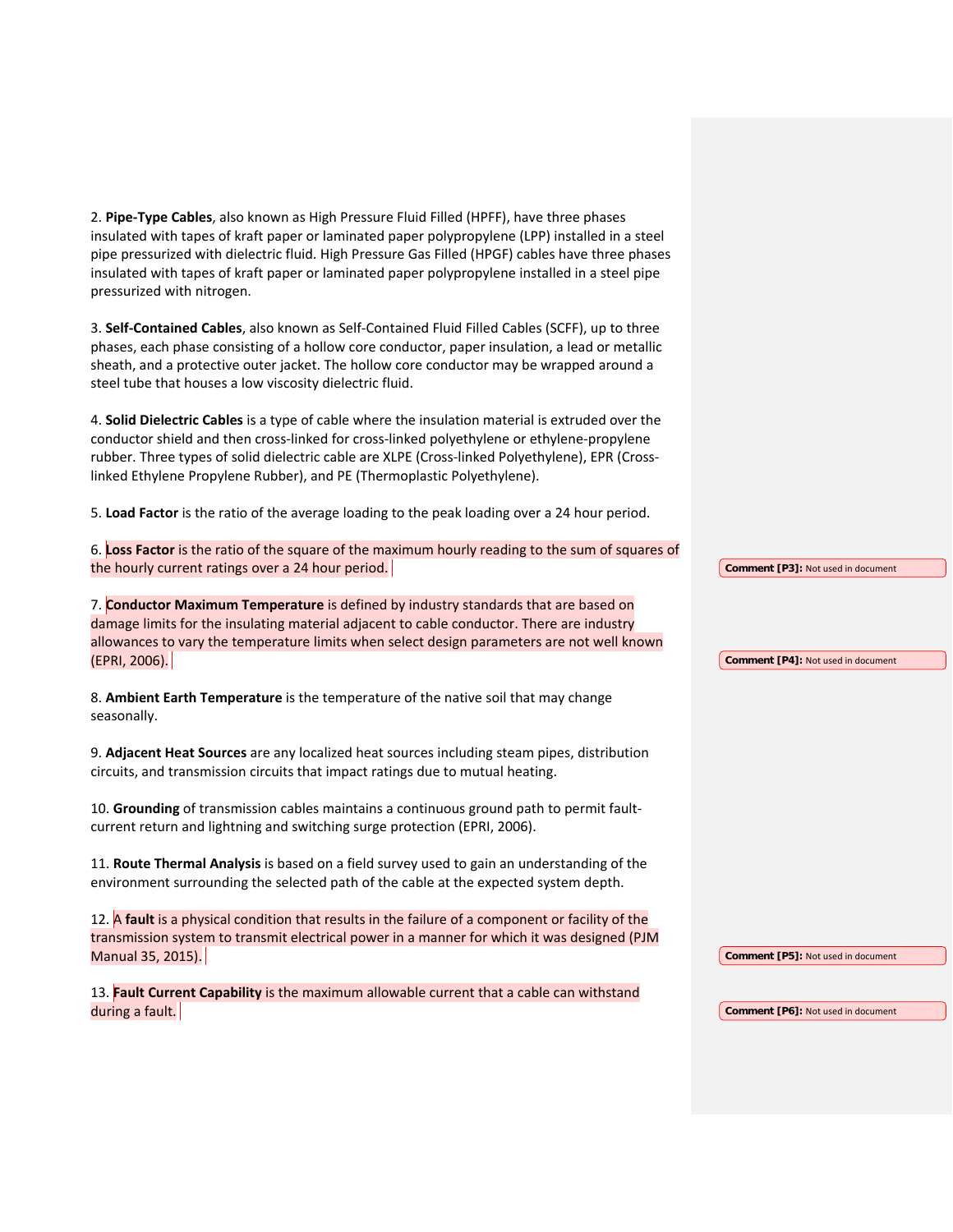14. Ampacity, or current rating of the cable, is the magnitude of the current at a specified voltage that can be transmitted on the cable system without exceeding insulation temperature limits (EPRI, 2006).

154. **Ampacity Software**

a. **CYMCAP©** is Windows-based software designed to perform thermal analyses. It addresses both steady state and transient thermal cable ratings. These thermal analyses pertain to temperature rise and/or ampacity calculations using the analytical techniques described by Neher-McGrath's paper for cable ratings and IEC 853 International standard (Section 10.1). b. **Underground Transmission Workstation©** is an EPRI software product based on standards and techniques including IEC 60287 and Neher-McGrath's paper for cable ratings (Section 10.1).

# **5.0 GENERAL REQUIREMENTS**

5.1 Underground transmission lines 69 kV and above can be solid dielectric, self-contained fluid filled, or pipe type cables.

5.2. The best practices and guidelines, along with applicable latest industry standards and procedures outlined in the EPRI Underground Transmission Systems Reference Book, shall be followed. The design philosophy shall provide for the highest degree of reliability, by following sound engineering practices and adhering to established economic, operating, safety and environmental guidelines/requirements. The best practices and guidelines outlined in the EPRI Underground Transmission Systems Reference Book shall be followed, along with the latest industry standards and procedures.

5.3 Shunt reactive compensation must be considered and provided, when system conditions dictate.

The need for shunt reactive compensation will depend on the overall cable capacitance and the system source impedance under all cable system operating conditions.

5.3 Surge arresters are recommended to be installedshall be considered at all termination locations to protect the

underground cable system from transients caused by lightning or switching. However, a switching surge

analysis should be performed for cable insulation coordination and protection.

5.4 Parallel sSpare conduits and/or spare pipes shall be installed parallel to underground linesbe considered for installations at for all major crossings, all submersible water crossings and for long length inaccessible locations.

5.5 The cable system shall be designed in accordance with, but not be limited to, the latest edition of the following industry standards, as applicable.

**Comment [P7]:** We were advised not to "endorse" particular products; can we be generic?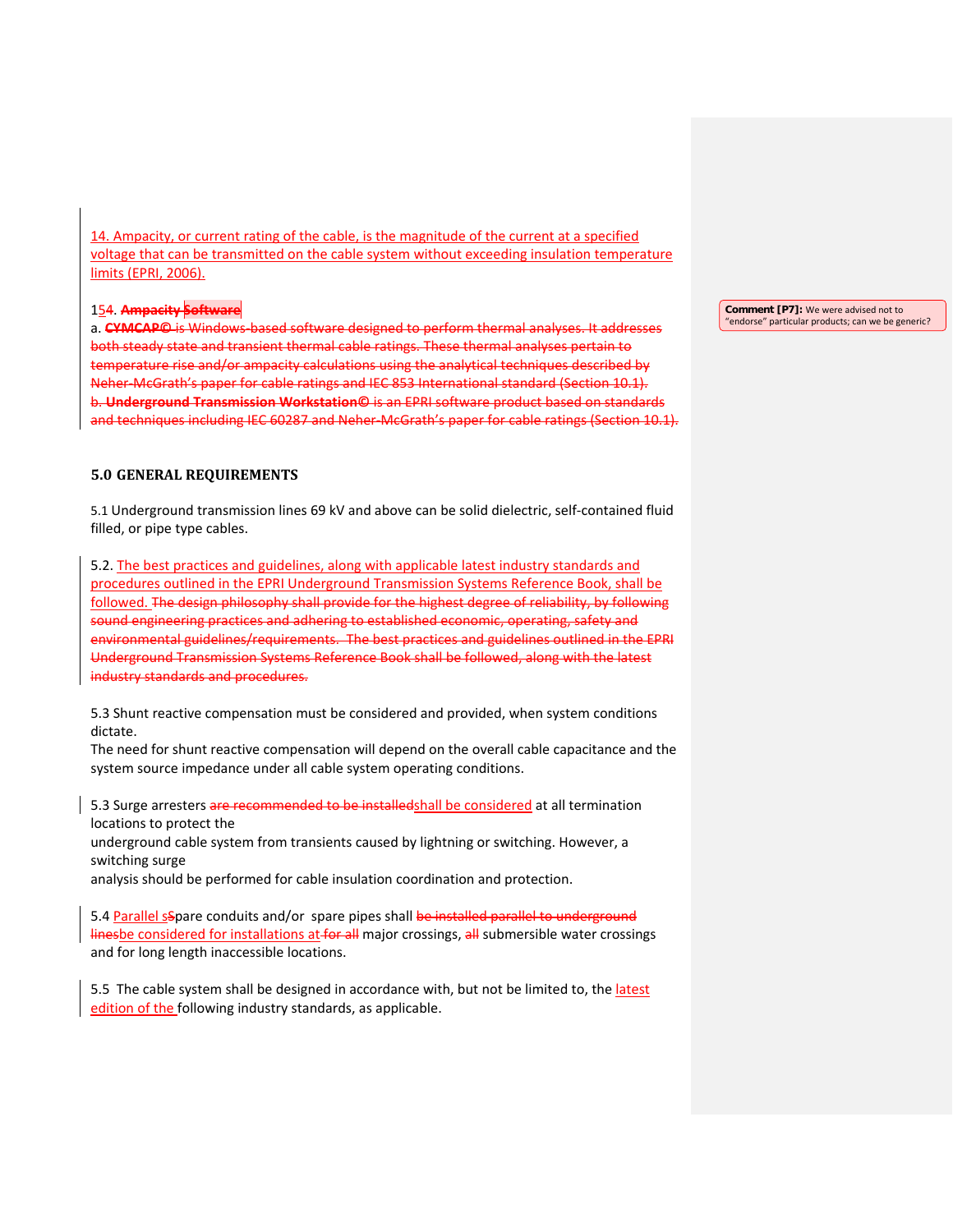#### Pipe-Type Cable Systems

5.5.1. Design shall comply with the latest edition of the Association of Edison Illuminating Companies AEIC CS2, "Specifications for Impregnated Paper and Laminated Paper Polypropylene Insulated High Pressure Pipe Type Cable" when specifying pipe type cable.

5.5.2. Design shall comply with the latest edition of the Association of Edison Illuminating Companies AEIC CS4, "Specifications for Impregnated Paper Insulated Low and Medium Pressure Self Contained Liquid Filled Cable" when specifying SCFF cable. Note that although PPP insulation can be used on SCFF cables, the AEIC Specification does not include PPP insulation in this specification. This is because pipe type systems make up the majority of transmission applications in the US and SCFF designs using PPP have not been installed to date.

5.5.3 Design shall comply with the latest edition of the ASTM A523, "Standard for Plain End Seamless and Electric-Resistance-Welded Steel Pipe for High Pressure Pipe Type Cable Circuits."

5.5.4 Design shall comply with the latest edition of the ASTM A312/A321M, "Standard Specification for Seamless, Welded and Heavily Cold Worked Austenitic Stainless Steel Pipes."

5.5.5 Design shall comply with the latest edition of the AEIC CS31, "Specification for Electrically Insulating Pipe Filling Liquids for High-Pressure Pipe-Type Cable."

### Solid Dielectric Cable Systems

5.5.6 Design shall comply with the latest edition of the Association of Edison Illuminating Companies AEIC CS9, "Specification for Extruded Insulation Power Cables and their Accessories Rated Above 46 kV through 345 kV AC" when specifying solid dielectric cable.

5.5.7 Design shall comply with the latest edition of IEEE 575, "Guide for the Application of Sheath-Bonding Methods for Single-Conductor Cables and the Calculation of Induced Voltages and Currents in the Cable Sheaths."

5.5.8 Design and testing shall comply with the latest edition of IEC 62067, "Power Cable with Extruded Insulation and Their Accessories for Rated Voltages Above 150 kV up to 500 kV -Test methods and Requirements"

5.5.9 Design shall comply with the latest edition of the IEEE Std. 404, "Standard for Extruded & Laminated Dielectric Shielded Cable Joints Rated 2.5 kV – 500 kV when specifying cable systems.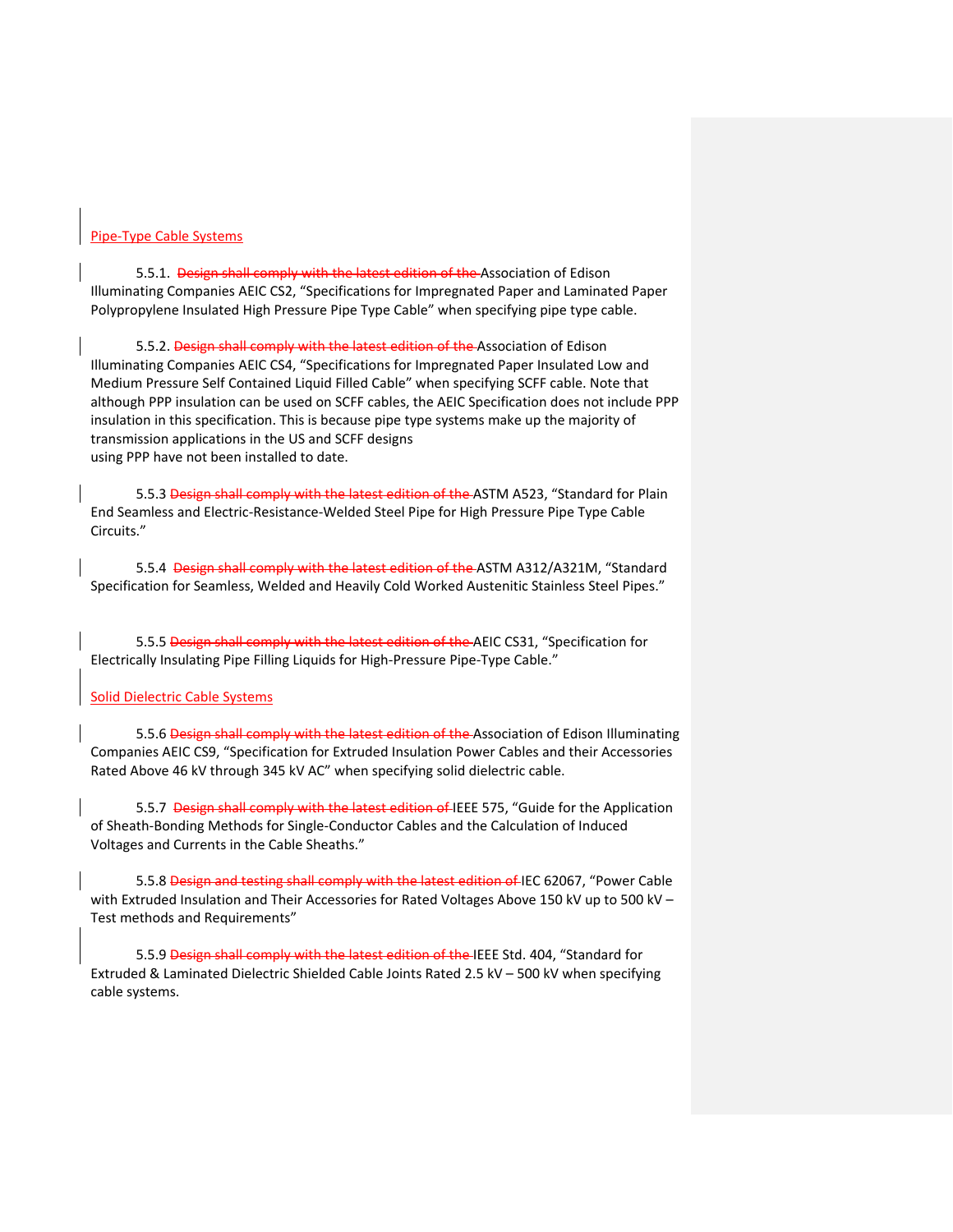5.5.10 ANSI/ICEA S-108-720, "Standard for Extruded Insulation Power Cables Rated Above 46 through 345 kV."

5.5.11 IEC 60840, "Power Cables with extruded insulation and their accessories for rated voltages above 30 kV (Um = 36 kV) up to 150 kV (Um = 170 kV) –Test methods and requirements."

# All Cable Systems

5.5.12 Design and testing shall comply with the latest edition of the IEEE Std. 48, "Standard Test Procedures and Requirements for Alternating-Current Cable Terminations 2.5 kV – 765 kV when specifying cable systems.

5.5.13 IEEE Standard 442, "IEEE Guide for Soil Thermal Resistivity Measurements."

[need to address IEC terminations standards for HPFG]

# **6.0 GENERAL CONSIDERATIONS DESIGN PARAMETERS**

# **6.1 ROUTING**

6.1.1 Alternative routes should be investigated for an underground cable. Route considerations shall include the following:

- 1. Minimizing route length.
- 2. Routing should avoid or limit activities in environmentally sensitive areas
- 3. Avoid archeological or historical areas
- 4. Consider the type of existing land use (easements, urban, suburban, rural)
- 4.5. **and aAbility to obtain ownership or easement rights**
- 5.6. Construction considerations
- 6.7. Maintenance access
- 7.8. Proximity to obstacles (rivers, major highways, railroads)
- 8.9. Traffic control
- 9.10. Adjacent existing underground utilities
- 10.11. Existing commodities and their depth to be crossed
- 11.12. Changes in elevation
- 12.13. Sources of thermal energy such as other circuits, steam mains
- 13.14. Permitting timelines
- 14.15. Soil types
- 15.16. Soil thermal resistivity
- **17.** Pulling calculations and maximum reel lengths
- 18. to determine mManhole and splice locations
- 16.19. and freasibility of construction.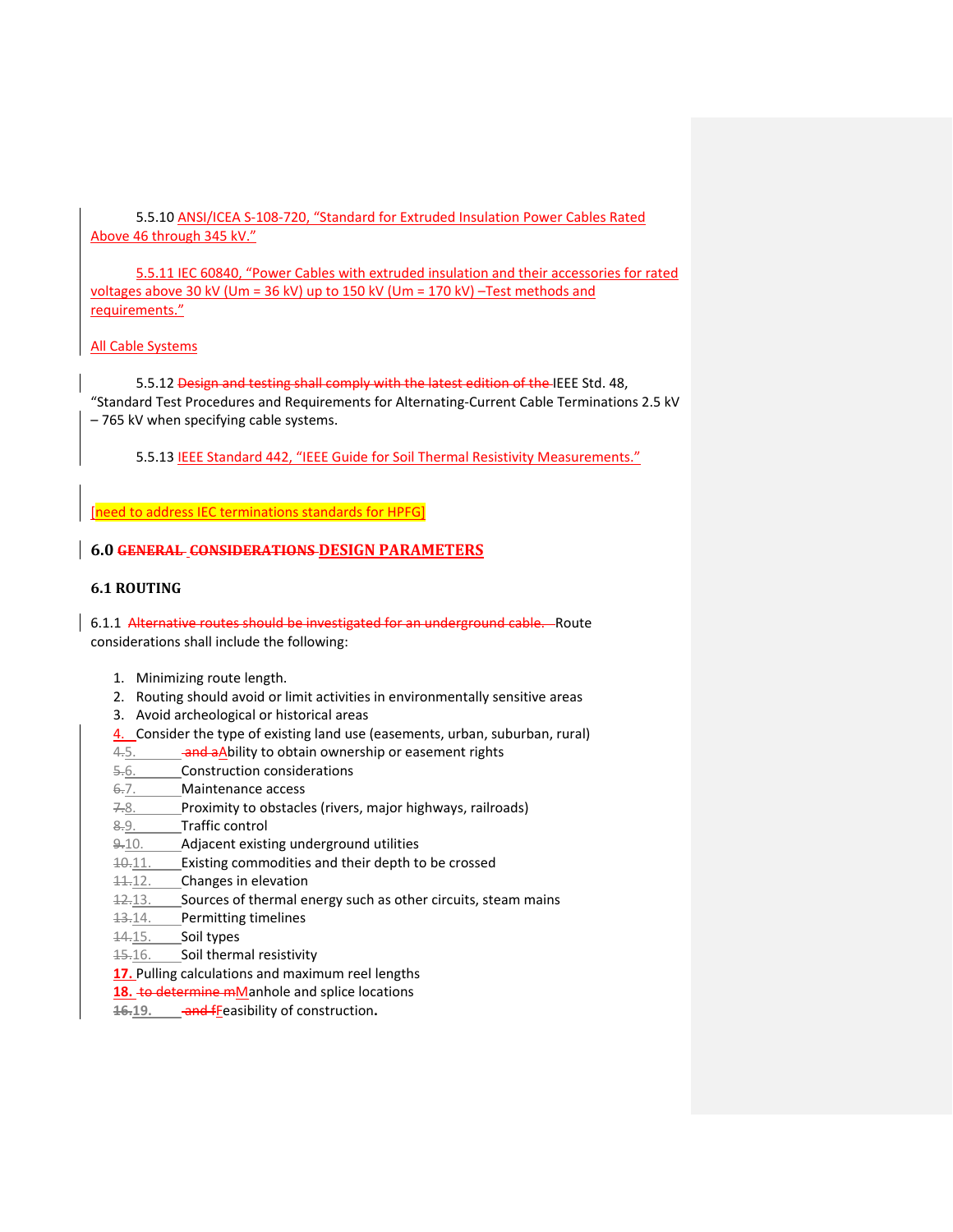## **6.2 Ampacity Overview**

6.2.1 The Designated Entity shall determine normal and emergency ratings for both summer and winter seasons using an appropriate facility rating methodology . Software designed to perform thermal analyses for underground cable systems shall be used.

6.2.2 Ampacity, or current rating of the cable, is the magnitude of the current at a specified voltage that can be transmitted on the cable system without exceeding insulation temperature limits (EPRI, 2006). Cable ampacity calculations shall be performed for is divided into two conditions, normal (steady-state) and emergency, with all ratings impacted byand shall consider the following factors:

- 1. Cable Insulation
- 2. Load factor
- 3. Conductor size, materials, and construction
- 4. Dielectric losses

5. Mutual heating effect of other heat sources like existing cables, ducts, steam mains or other underground facilities that have an effect on the rating of the cable

- 6. Ambient earth temperature
- 7. Depth of burial

8. Type of surrounding environment (soil, duct bank, concrete, grout) and their thermal characteristics

9. Pipe size or conduit size

6.2.3 A route thermal survey and laboratory testing shall be performed to obtain the native soil thermal resistivity and ambient soil temperatures at expected cable installation depths along the route for use in the rating calculations to select the conductor size.

6.2.3 4If not in a duct bank or needed to meet or increase ampacity, Ceorrective thermal backfill materials should shall be considered for transmission cable systems if not in a duct bank or needed to meet or increase ampacity. These can be engineered graded sand or granular backfill that is compacted or a fluidized thermal backfill.

6.2.5 The ampacity calculations associated with a pipe type cable encompass many aspects of the cable system including construction and installation. It is imperative for the designated entity to fully understand all of the different parameters which affect the cables normal and emergency ratings. Particular attention must be paid to installing the cable so as to not adversely affect the cables required thermal ratings. A comprehensive review of the cables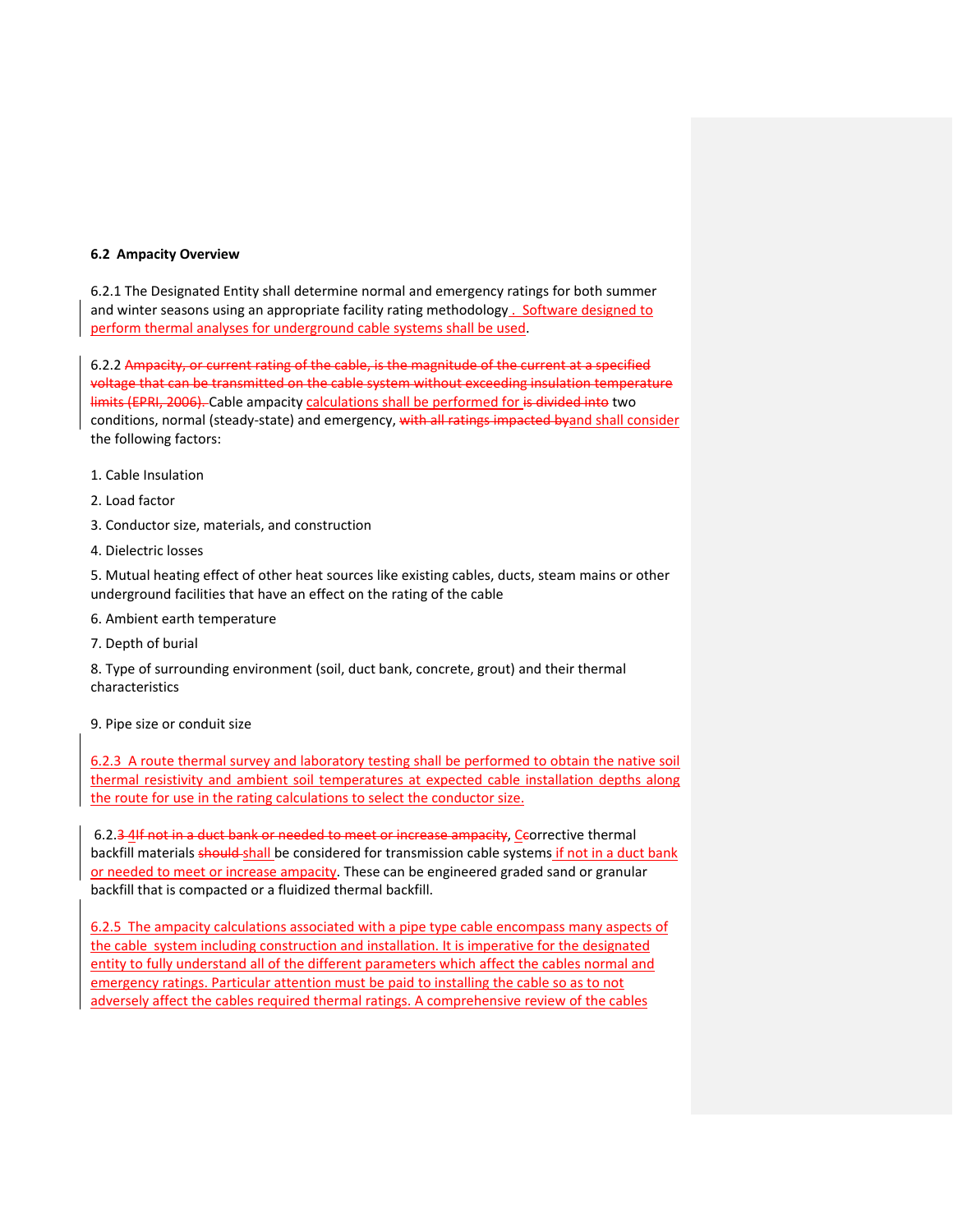installation data must be performed in order to determine its actual verses theoretical rating. Installation factors that affect cable ratings include ambient earth temperature, thermal resistivity of existing and placed backfill, spacing between other sources of heat, burial depth, etc.

6.2.4 6 The project MVA rating basis shall be confirmed by final ampacity calculations based on the installed line. The preliminary inputs for the cable ampacity calculations shall be validated by field testing and as-builts of the installation. In-situ soils, placed concrete and engineered backfill shall be tested to determine the as-built thermal resistivities for use in performing the final ampacity calculations. . The as-built profile and depths of burial along the installation shall be validated against the preliminary inputs and used for the final ampacity calculations.

6.2.5 7 For more information concerning how cable rating calculations are implemented in the operation of transmission lines, please see PJM Manual 3: Transmission Operations (Section 2 Thermal Operating Guidelines).

**+ 7.0 Pipe Type Cable Considerations [clean version of this section at end of document]**

7.1 Pipe Type Cables Systems are comprised of High Pressure Fluid Filled (HPFF) and High Pressure Gas Filled (HPGF) systems. HPFF systems have been installed at 345 kV voltages and lower, HPGF systems up to 138 kV and lower. HPFF systems have been installed since the early 1930s. Pipe Type Cables Systems shall have all three insulated cable phases installed in a common steel pipe. The cables transition to three smaller individual stainless steel pipes to permit termination of the cable. Only one insulated cable is installed in the stainless steel pipe.

7.2 Pipe Type Cables Systems shall have all three insulated cable phases installed in a common pipe. The steel pipe itself is shall be designed specifically for the installation of power cables under pressure. All pipes shall comply with the latest edition meet the requirements of ASTM A523, "Standard for Plain End Seamless and Electric-Resistance-Welded Steel Pipe for High Pressure Pipe Type Cable Circuits. Grade A or Grade B steel. If Grade B is used, the brittleness shall be considered in the design for construction purposes in order to avoid pipe pending.

7.3 The stainless steel pipe shall comply with the latest edition of ASTM A312/A321M, "Standard Specification for Stainless, Welded and Heavily Cold Worked Austenitic Stainless Steel Pipes."

**Comment [P8]:** This is essentially the definition presented in the Section 4. Here it is serving as commentary. Suggest striking.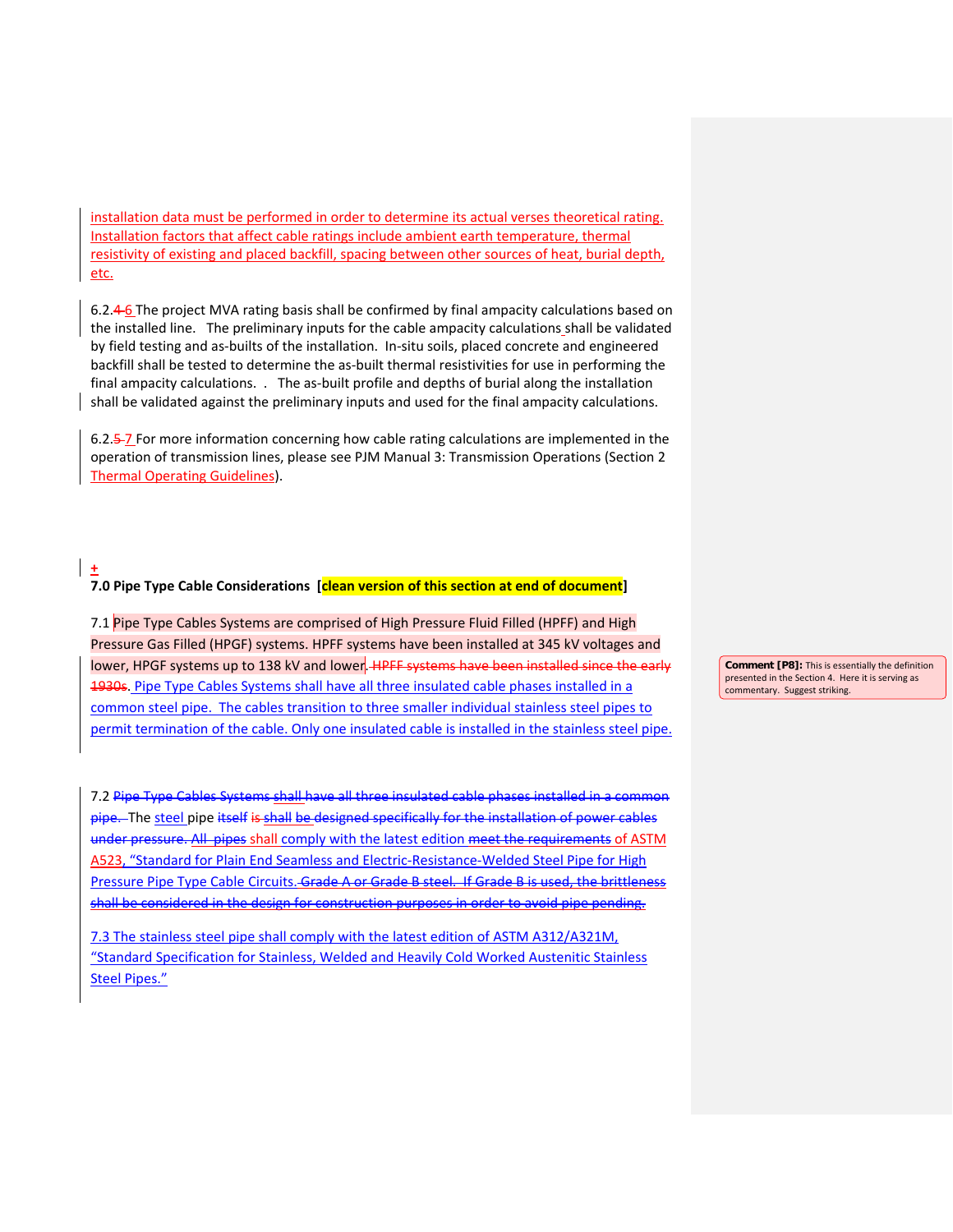The pipe is usually Grade A steel per ASTM 523. There is a Grade B steel. It is more brittle and stronger, but the brittleness may create problems with pipe bending. The most common pipe size used is an 8.625 inch pipe with a wall thickness of 0.250 inch. A 0.375 inch thick wall has been used in long water crossings. There are other pipe sizes available for different voltage levels and cable design.

7.3 Pipe coating and a dedicated cathodic protection system are required to protect the integrity of steel pipes and minimize the risk of leaks

7.4 Coating systems, which is the primary corrosion protection, are required for both inside and outside of the steel pipes to protect against corrosion prior to and after installation. It is the primary corrosion protection. Coatings maybe shall be a mastic or/ polyethylene coating or fusion bonded epoxy with an epoxy-concrete. Construction installation methods influence the coating type.

7.3 Pipe coating and a dedicated cathodic protection system are required to protect the integrity of steel pipes and minimize the risk of leaks. The pipe coating is the primary line of defense and the cathodic protection system is the secondary.

7.55 There are two eThe design shall include a cCathodic protection systems, using either that shall be consideredrequired in the design. Two systems are available; One is 1) a passive system where galvanic anodes bags are installed along the pipe route.; if If a holiday occurs in the pipe coating, the anode bags provide the sacrificial ions instead of the pipe or 2). The second other system is an impressed current system where an alternating current source powers a rectifier supplying the ions from an array of anode bags usually located at one  $end$  of the pipe( $s$ ). The cathodic protection system shall be designed to NACE Standard RP0169 latest revision titled "Control of External Corrosion on Underground or Submerged Metallic Piping Systems." Together the coating system and cathodic protection system protect the integrity of steel pipes and minimize leaks.

7.4 66 The -conductor in Pipe Type Cables is typically four segmented copper. Aluminum has been used in the past specifically when copper prices were extremely high. Copper is used today to meet high power transfer requirements shall be either copper or aluminum. The cable shall comply with AEIC CS-2 latest revision.

Pipe type cables may shall be insulated with kraft paper or laminated paper polypropylene (LPP) tape. LPP is a thinner tape with a layer polypropylene tape in between two kraft paper tapes. This still provides the necessary electrical insulation required at a reduced thickness which equates to a smaller cable diameter. LPP insulated cables have higher power transfer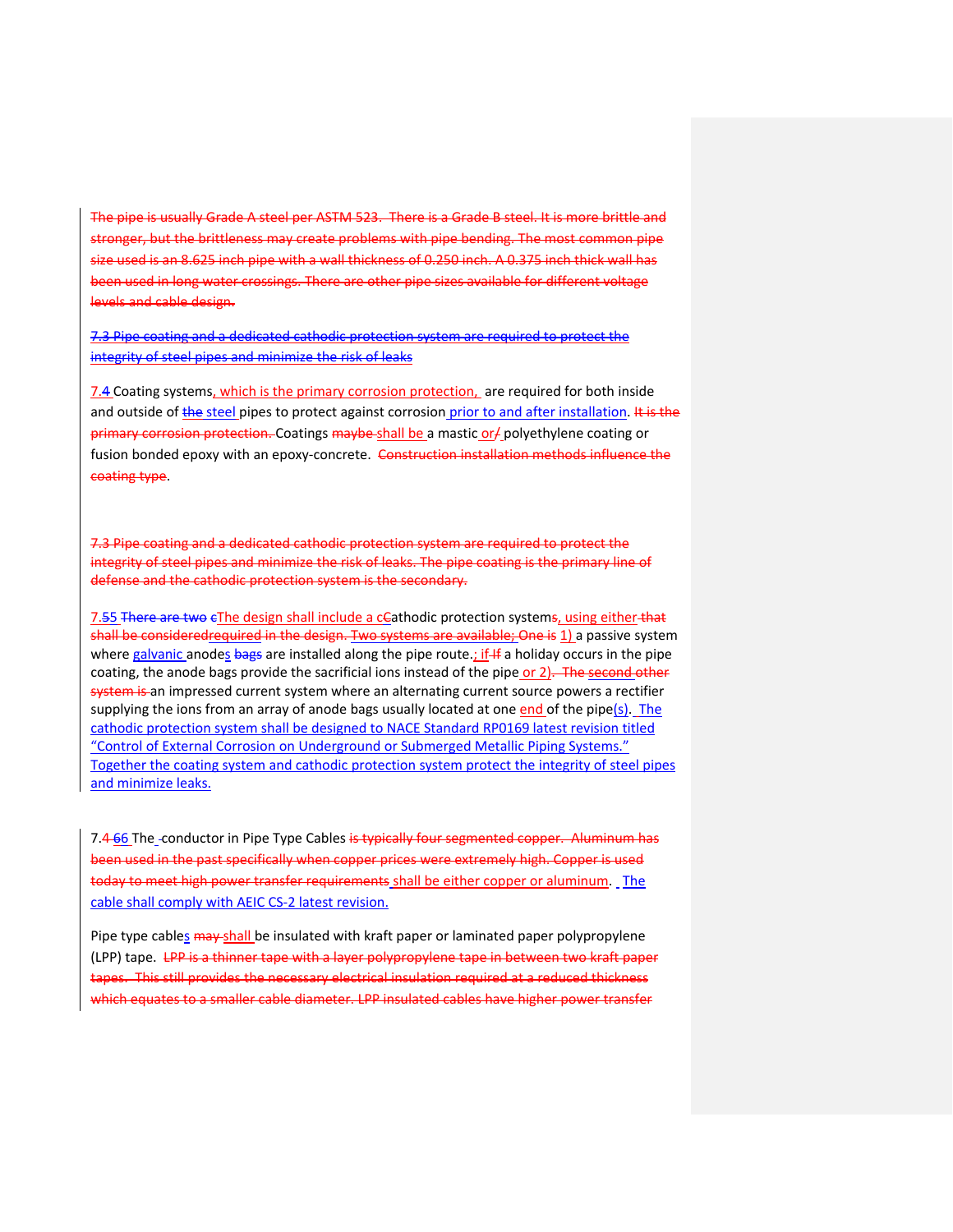capability too. There are Oo Other tapes on a pipe type cable shall be used for shielding, segmental insulation, moisture barriers, binder tapes and outer shielding tapes. Some of these may altered to meet the need of the project. Two "D" shaped skid wires are shall be-spiral wrapped around the final insulated cable to. These skid wires drag on the inside of the steel pipe reducing pulling friction while protecting the cable insulation during installation. Skid wire materials also influence the pulling tension. Skid wire material shall be specified due to the different coefficient of friction (COF) value of the material.

7.5-77 Pipe type cables are impregnated with insulating fluid under vacuum and high temperature at the factory. Only HPFF use insulating fluids after cable installation. Various fluid types have been used over time. Insulation fluids shall meet the AEIC CS31 latest revision and the requirements of the HPFF circuit, such as-Viscosities differ among the insulating fluids and temperature. Today's fluids are alkylbenzene product with low viscosity properties. Low viscosity allow for fluid circulation and/or forced cooling if additional power transfer is required of the HPFF cable system.

Route elevation, pipe size, cable size and circuit length shall be taken into consideration for hydraulic calculations in determining the rated fluid pressure on the cable system and pressure settings for the relief valves in the pressurization plant. The typical nominal pressure is 200 psi for a HPFF system.

The fluid in the HPFF system must be at rated pressure prior to energizing the cables. A hydraulic soak period shall be implemented to bring or return the HPFF system to rated pressure. The fluid must be at rated pressure for 24 hours before testing or energizing the cable.

The fluid must be at rated pressure prior to energizing the cable.

The impregnate insulating fluid for HPGF systems is shall be a extra high viscosity fluid to slow the fluid from draining out of the cables during handling and through out the life of the cable.

7.6 88Splices connect cable sections together and are commonly called joints. Straight, anchor, stop, semi-stop and trifurcating joints shall be designed to not only connect the cable sections but and provide other features for the cable system if as needed. Y joints and H joints are used to cut into existing cable systems to extend or add circuits. It is critical to support all phase cables to prevent thermal mechanical bending (TMB). Insulation over the splices must meet the same performance standard as the cable insulation and control the electrical stress of the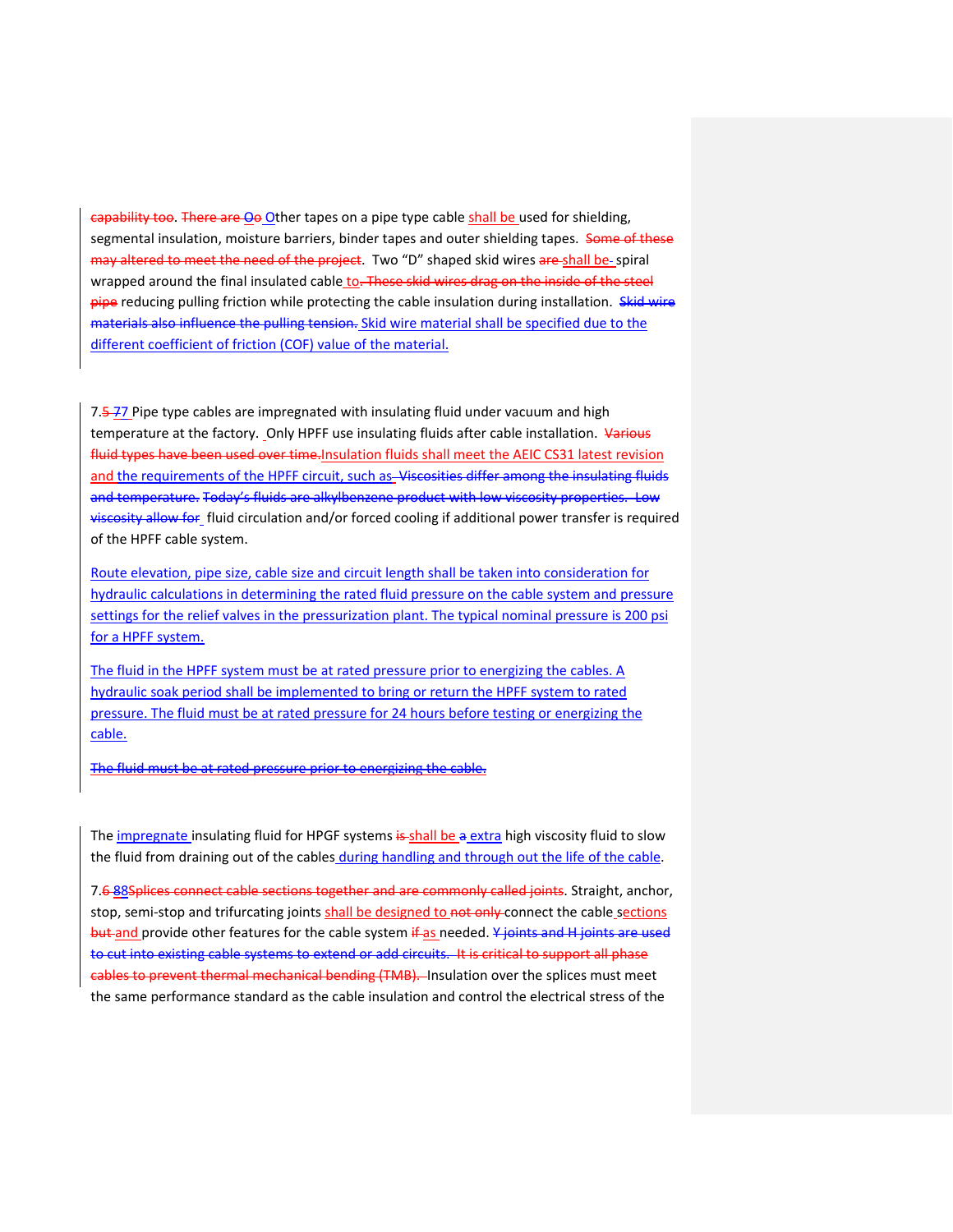splice. All three cable phases are shall be spliced at the same location. The design shall take into account that t<sub>The splices are then</sub> encased in a carbon steel telescoping pipe of multiple sections and that . The telescoping pipe is welded together and welded to the pipe installed. It is suggested Design shall consider that splices to be installed in manholes for future access.

All phase cables shall be supported to prevent thermal mechanical bending (TMB.) A cable restraining system shall be used when cable sections are expected to have thermal mechanical movement. Specialized anchor and skid joints shall be used for steep inclines and drastic changes in elevation to minimize and prevent thermal mechanical movement. Restraint locations and design and placement methodology shall follow good engineering practices.

7.7-99Terminations are the connection point between the underground cable and the substation bus or overhead transmission line. It also provides the insulation between the cable conductor and grounded structure supporting the termination. For HPFF and HPGF pipe systems,  $\ddot{+}$  terminations must seal the insulating fluid or insulating gas from the environment.

Terminations may use air insulation when space is available in the substation or for substations using GIS due to less substation space a gas insulated termination is availableDesign shall ensure that the termination is sized to the cable and meets the operating pressures of the cable system for various conditions. The termination's insulation creepage distanceAir insulated terminations may have shall be selected based upon the operating environment. with standard insulation creepage distances and or with high creepage distance for contaminated areas.

It is recommendedDesign shall consider It is criticalthat the termination mounting plate is dry fitted to the pipe system. This ties all the variables from constructing the termination structure, its foundation and riser pipe length. Proper fitment is requirederitical for the final weld of the mounting plate's tail piece pipe to the riser pipe and ensures the termination will be plumb.

For GIS installations, coordination between GIS manufacture, termination manufacture, cable installation contractor, GIS contractor is mandatory for a successful GIS termination installation.

Check the porcelain stand-off insulators between the termination's mounting plate and support structure for cracking after installation.

Terminations are usually not ampacity limiting but on forced cooled pipe type systems the termination rating needs to meet the cable rating.

7.8-1010 A pressurization/pumping plant is necessary required to pressurize the dielectric fluid in HPFF cable systems for all loading conditions. The nominal operating pressure is 200 PSI. The plant is shall be designed and built for the specific circuit parameters such as pipe size, cable size, and length of the cable circuits and any circulation requirements. Additional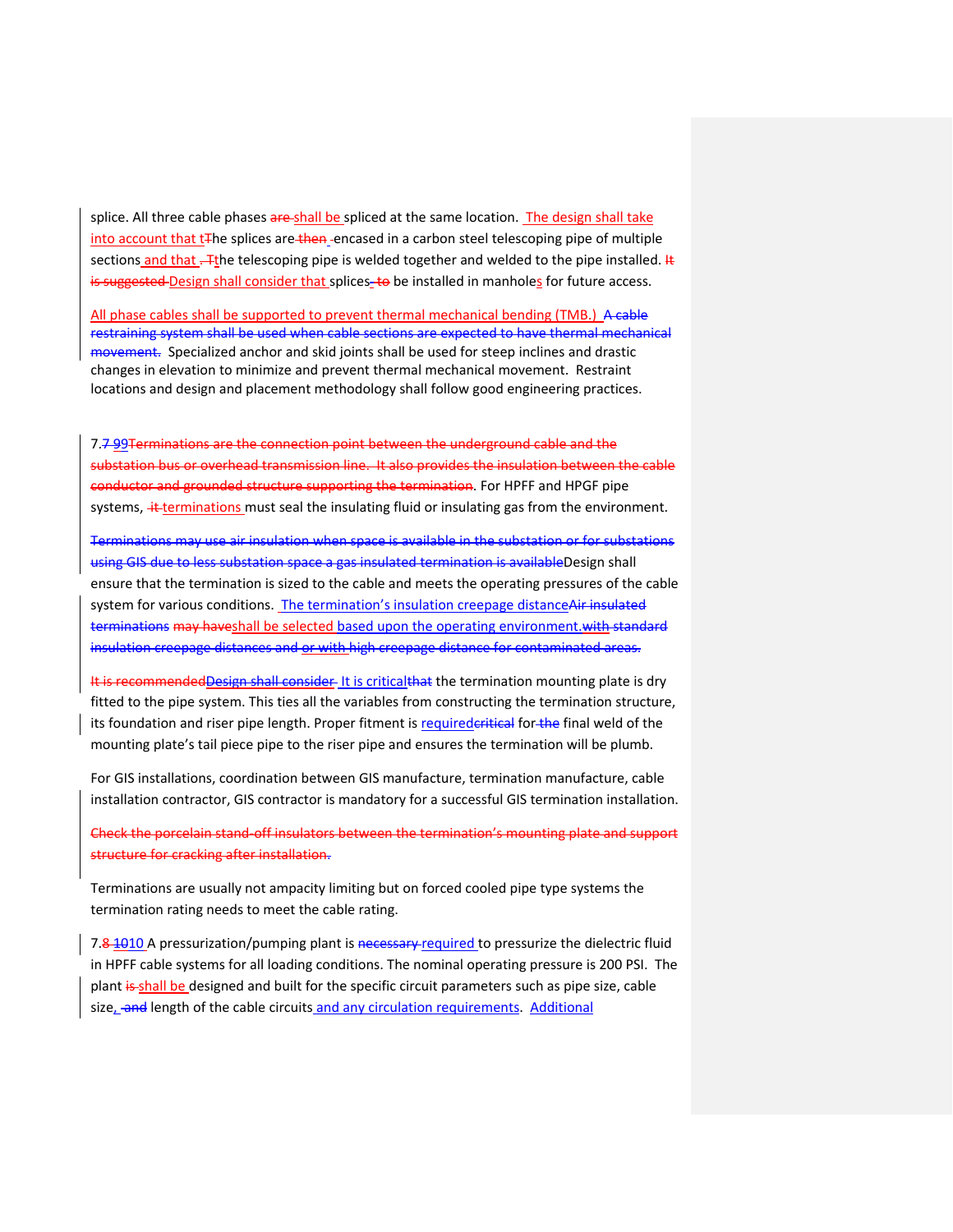pressurization/pumping plants may be required for long underground cables, to meet reliability requirements of the owner and if there are multiple hydraulic sections in the cable circuit. Environmental concerns shall be considered in the siting and foundation design for dielectric fluid containment.

A pressurization plant may be designed for circulation. Fluid may be circulated down one cable pipe and return to the pressurization plant in the other pipe. This will smooth hot spots in the cable system. For additional capacity from the HPFF circuit, a separate return pipe (no cables inside) for dielectric fluid should be installed at the time of initial construction. This will allow the dielectric fluid to be circulated through heat exchangers or even refrigeration systems before pumped back into the cable pipe. Some owners shuttle insulation fluid from end of the cable pipe to the opposite end for additional ampacity. This will require pressurization plants on each end of the cable pipes. Fluid circulation, forced cooling, and multiple hydraulic sections will require special valve and pipe schemes.

It is most common for the plant to pressurize two pipe systems. This is achieved by two ladders (piping and valves) supplying the dielectric fluid by pumps driven by two electric motors. The ladders are isolated hydraulically from each other but can be valved together. The plant has a large reservoir tank of dielectric fluid with a blanket pressure of nitrogen over the fluid. The reservoir tank is partitioned to for independent fluid supply fluid to the two cable pipe systems.

The use of a pipe type cable system requires at least one pressurizing plant and possibly two or more depending on reliability criteria and the length of the pipe type system. Long underground cables may need pumping plants along the cable route because the plants must be able to maintain cable pressure as the dielectric fluid expands and contracts with load i.e. operating temperature. Additional issues that must be addressed in the design and siting are environmental risk and hotspot mitigation. Management of these issues may require intermediate pumping plants, multiple hydraulic sections, special valve and pipe schemes, circulating dielectric fluid, forced cooling systems, etc.

Pressurization/pPumping shall have plant alarms and control systems to ensure pressurization of the cable system. Alarm settings shall be based upon criticality and the response time to the alarm. These alarms must be designed and utilized to minimize the loss of dielectric fluids. Improper operation and abnormal conditions shall be reported to the system or local control center remotely for immediate corrective action. corrective action.

Leak detection systems can be installed in the pressurization plant for HPFF cable systems if the utility requires it for environmentally sensitive areas. Leak detection compares the predicted fluid entering a cable system versus actual fluid entering the cable system. This can be alarmed before the leak grows larger.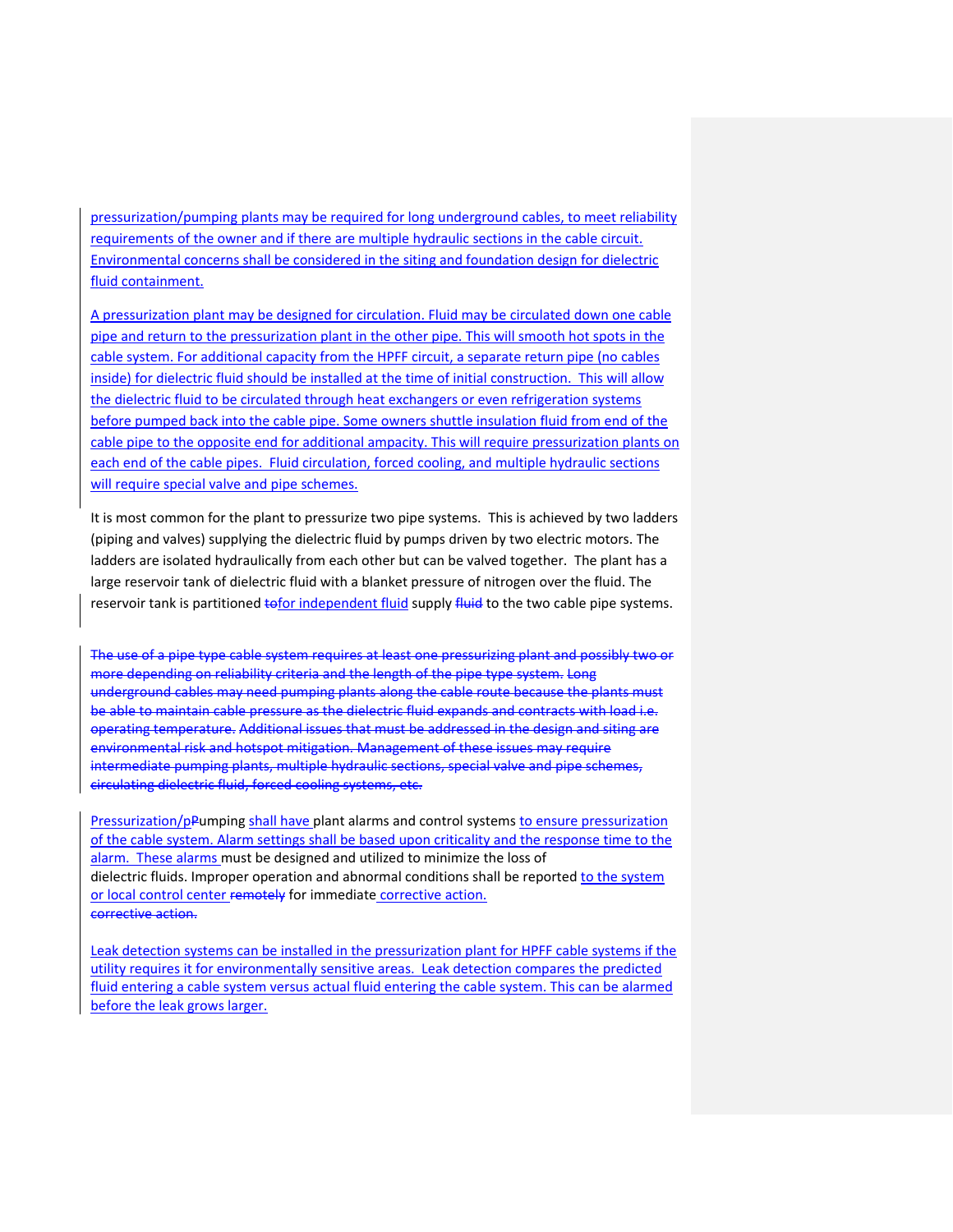Modern plants operate by a programmable logic controller (PLC) that offer information on the circuit(s) and the various systems inside the pressurization plant. These various systems may be alarmed too. A PLC can provide remote access to the controls in the pressurization plant for a faster response time to an alarm.

The reliability of the cable is no higher than the reliability of the pumping pressurization plant. Pressurizing plants shall remain powered at all time. Two independent sources of power to the pumping pressurization plant are required with an automatic transfer of power to ensure continuous AC feed to the pressurization plant. The second power source can be a backup generator, dedicated off site power line, or an alternate bus source.

Modern plants operate by a programmable logic controller (PLC) that offer information on the circuit(s) and the various systems in the pressurization plant. This data may be alarmed to the control center and sent to a data historian.

A direct current source is also needed for a PLC operated plant. Redundant pressure switches and gauges shall be installed. A separate pressurization pump driven by nitrogen gas shall be considered in the event ALL power is loss to the pressurization plant.

Depending upon the requirements of the underground circuit, a pressurization plant may be designed for circulation of the insulating fluid. Fluid may be circulated down one cable pipe and return to the pressurization in the other pipe. This will smooth hot spots in the cable system. For additional capacity from the HPFF circuit, a separate return pipe (no cables inside) for dielectric fluid should be installed at the time of initial construction. This will allow the dielectric fluid to be circulated through heat exchangers or even refrigeration systems before pumped back into the cable pipe. Some entitities shuttle insulation fluid from end of the cable pipe to the opposite end for additional ampacity. This will require pressurization plants on each end of the cable pipes.

Leak detection systems can be installed in the pressurization plant for HPFF cable systems if an entity deems it is necessary. This may be alarmed for notification to the system control center.

7.9.1111 A crossover cabinet is usually installed on the opposite end of the pipe type cable system from the pressurization plant. Inside this cabinet is an electric valve that opens when necessary (usually when low pressure develops on one pipe) to tie the cable pipes together hydraulically normalizing the pressure on the pipe experiencing low press-ure. This valve should be alarmed notifying the control center it has opened for an abnormal reason. Like the pressurization plants, a smart crossover with its own PLC is available where it communicates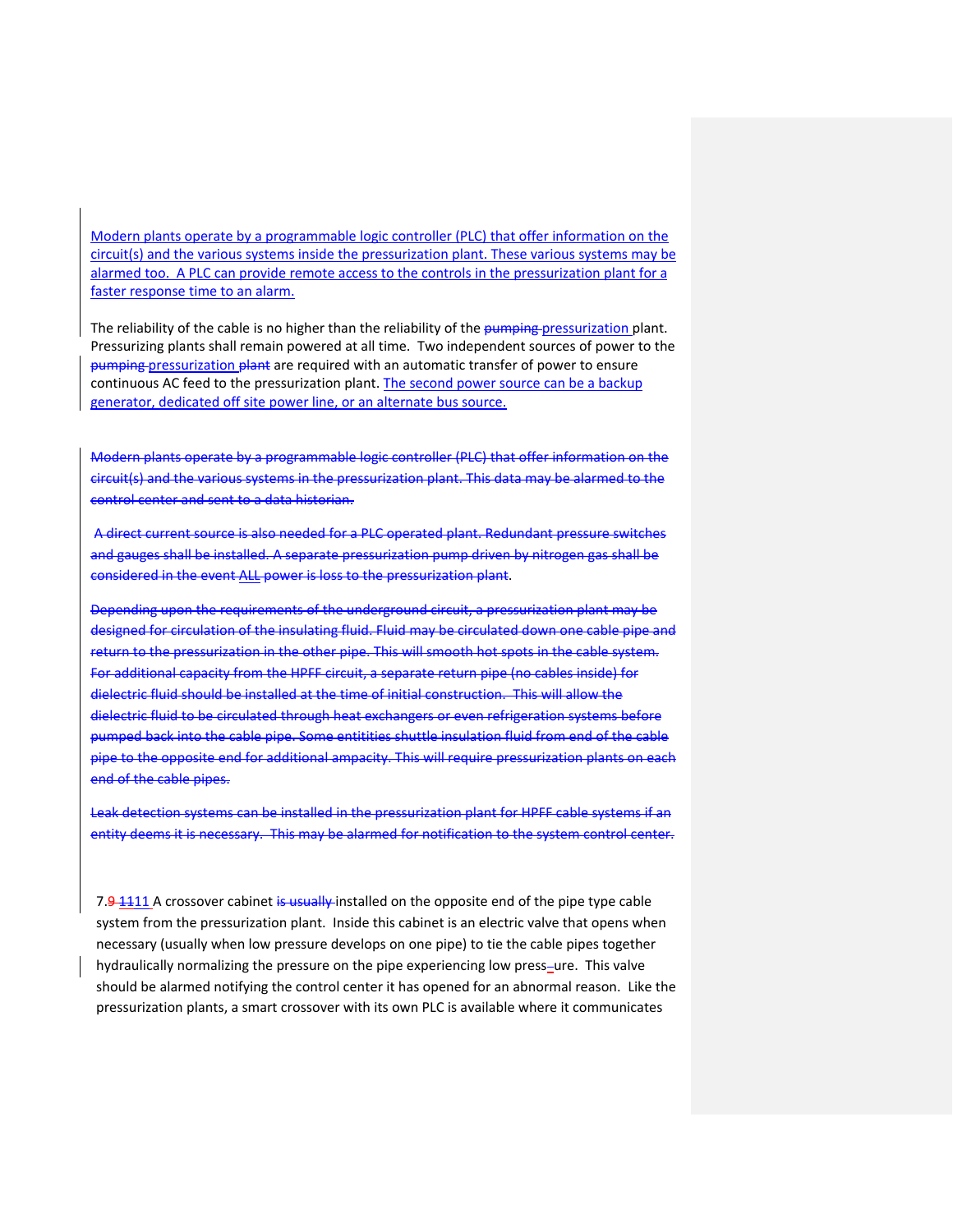with the pressurization plant. It can be designed to open and close the valve for various conditions. If the cable circuit requires an additional pressurization plant, the crossover cabinet may be replaced by the additional pressurization plant.

# 7.<del>10</del> Testing

Testing pipe type transmission cables and accessories is vital for qualifying cable and cable components for design, installation verification, qualification/acceptance and operations and maintenance purposes.

Test standards and procedures developed for pipe-type cable by organizations such as the Association of Edison Illuminating Companies (AEIC), the Insulated Conductors Committee (ICC) of the IEEE, the International Electrotechnical Commission (IEC), and the Insulated Cable Engineers Association (ICEA) should be referenced and applied to the Pipe cable system.

The testing of high voltage pipe type cable is highly specialized requiring skilled engineering, technicians and equipment.

The EPRI Green Book dedicates an entire chapter to cable testing which describes the principles of cable and accessory testing, summarizes the applicable standards, guides, and procedures that are commonly accepted by the cable industry. It addresses specific test procedures, laboratories, equipment for ac, impulse, dc, thermomechanical tests, and describes diagnostic procedures employed in the laboratory and in the field.

Any Designated Entity that proposes to install transmission pipe cable shall demonstrate the requisite knowledge needed to ensure proper design, reliability, operation and maintenance of the cable system.

7.44 1313 Dynamic Line Rating is a microprocessor based real time data acquisition and computing system. It repeatedly measures independent variables along the line and within auxiliary equipment (pressurization plant, high speed circulation system or heat exchanger) that define the thermal state of the cable and uses this information to calculate real time cable ratings. If Dynamic Line Rating (DLR) is considered in the design, the design shall consider the operation and maintenance needs to maintain this system.

7.12 1414 Pipe type cable routes need patrolled on a regular basis. The intent here is to prevent dig in from contractors digging in the vicinity. Cable terminations should be inspected for small weeps of fluid and leaning termination stands. Pressurization plants need inspection and possibly exercising the electric motors connected to the pumps. Some systems are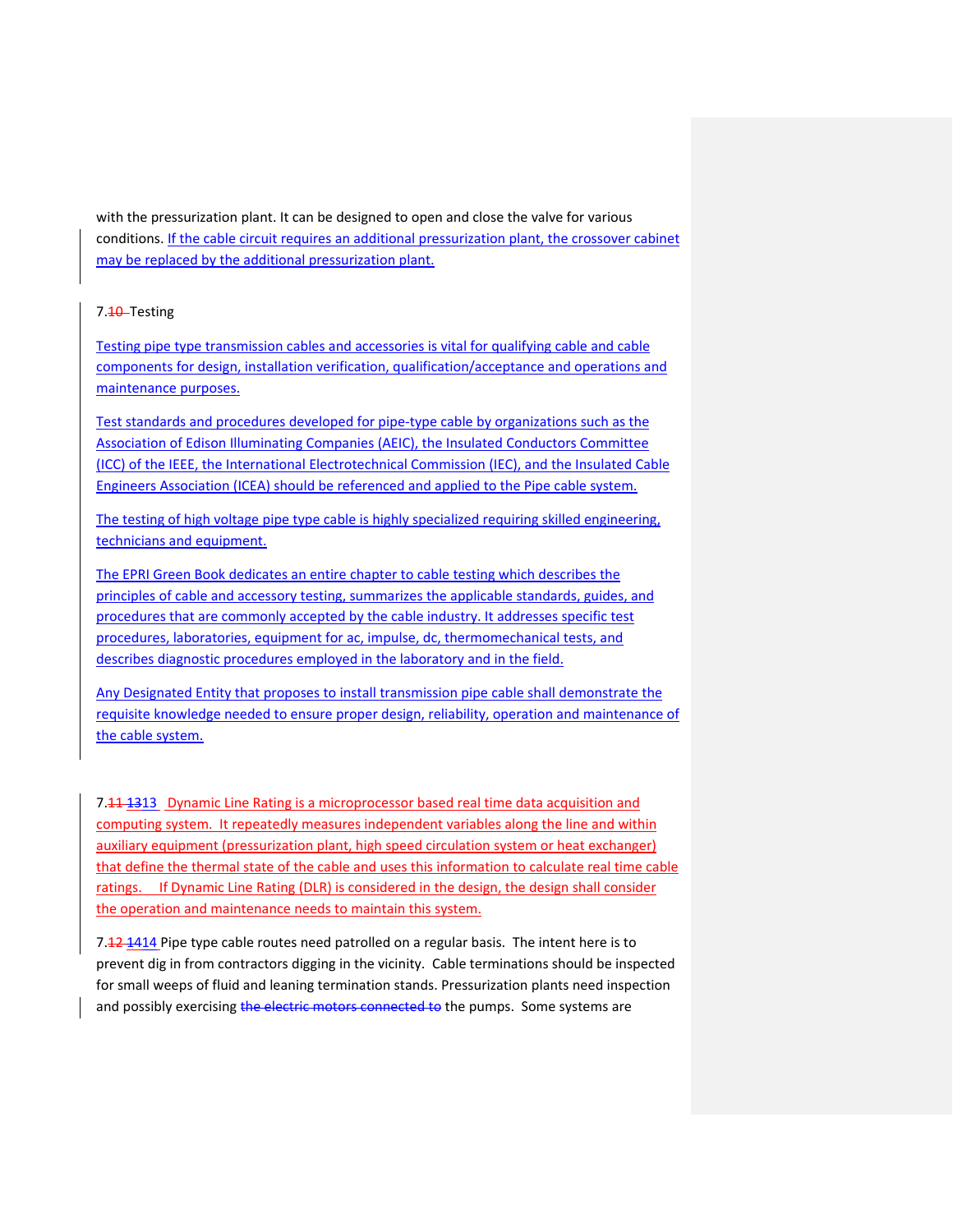consistently loaded and the pressure never drops low enough for the pumps to activate. For impressed current cathodic protection system, check the voltage on the power supply to the rectifier if it is not alarmed. [look at 5/8/2017 item 4B planning committee document from substation group to assess what they wrote.

## **8.0 Solid Dielectric Cable Considerations**

8.1 A route thermal survey shall be performed to obtain the native soil thermal resistivity and ambient soil temperatures at expected cable installation depths along the route for use in the rating calculations to select the conductor size.

8.2-1 Extruded dielectric cable systems can shall be insulated with ethylene-propylene rubber (EPR) at voltages up to and including 138 kV or with cross-linked polyethylene (XLPE) insulation. Pressurization of the cable system is not required.

8.3-2A metallic moisture barrier or sheath, such as is required to prevent moisture from entering the cable. This can be a lead sheath, corrugated copper or aluminum sheath, or copper or aluminum foil laminate,  $\frac{1}{2}$  is required to prevent moisture from entering the cable.

8.3 The cable shall have a durable, moisture-resisting thermoplastic compound for use as the jacket to provide mechanical and corrosion protection. The cable shall be designed with an electrically conducting coating on the outside of the jacket that is suitable for jacket integrity tests and that will be electrically continuous after the cable is installed. This coating shall be a graphite varnish coating or a semi-conducting extruded layer.

8.4 Sheath grounding or bonding is the method by which Tthe metallic shield and sheath shall be grounded or bonded to is connected to the local ground, using either . Cable shield grounding can be multipoint grounding, single point grounding or have crossbonding.

8.5 The cable sheath, bonding cables and ground continuity conductors shall be designed for the expected fault current and clearing time. The cable system shall have grounding link boxes and sheath overvoltage protector link boxes for connecting the cable sheath to the substation ground grid and to facilitate performing jacket integrity tests..

8.6 Link boxes shall be constructed of type 304 stainless steel or other non-corroding metal. Link boxes shall have bolted, removable copper or brass links capable to carry the fault current. The link boxes shall be weather-tight.

8.76 For single point grounded cable systems, a ground continuity conductor is required for the line for proper fault current to flow. The quantity and size of the ground continuity conductors shall be calculated per IEEE 575. For single point grounded cable systems, a link

**Comment [P9]:** Nothing in substation text regarding inspections/O&M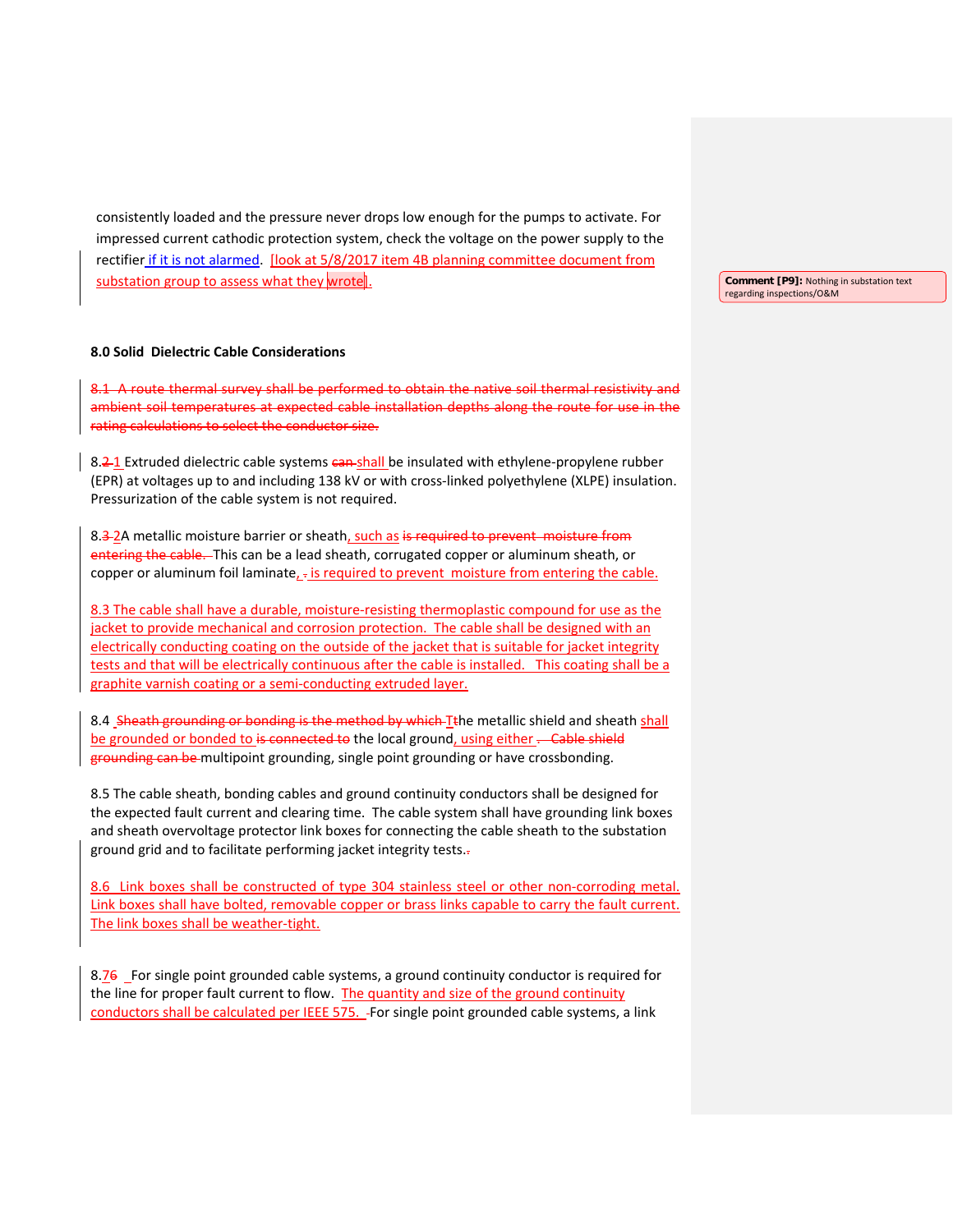box with a sheath voltage limiter is required to protect the cable jacket from damage during a fault. For single point grounding, the voltage rise at the open end of the shield shall be limited to 150V.

8.7-8 For crossbonded grounding, link boxes shall be installed at the transposition points with sheath voltage limiters to protect the cable jacket from damage during a fault

8.8-9 Sheath voltage limiters shall be adequately sized for nominal and transient voltages that occur during fault conditions.

8.9-10 Splices shall be of the same insulation class as specified for the cable. The current ratings of the splices shall be as a minimum the current rating of the cable for which the cable splice is designed.

8.11 Terminations shall be sized and rated for the cable system. The terminations and component parts shall be Class 1 terminations as defined in IEEE Standard 48. The proposed terminations shall be supplied with means to maintain the hermetic sealing of the cable system where the metallic cable sheath is connected to the termination. Standoff insulators capable of withstanding 20 kV dc for one minute shall be supplied with each cable termination.

8.12 The cable system shall be designed to prevent damage to the cable during installation based on the manufacturer specified sidewall pressure and cable bending radius limits.

8.13 The cable shall be supported at the termination support structures by clamps and other accessories specifically designed for the cable and its diameter. The cable clamps and bolts shall be designed to not corrode in the specified project environment. For long unsupported vertical inclines, the design shall include a cable support system.

8.14 A jacket integrity test shall be performed on each section of cable prior to and after installation to ensure that the cable jacket has not been damaged during shipping or after cable pulling. The cable jacket shall withstand a dc voltage of 10 kV for 1 minute.

8.164 Cable voltage tests shall be performed on the terminated cables after installation. The cables shall pass these tests when conducted in accordance with the latest applicable IEEE, AEIC, IEC and CIGRE specifications and guidelines.

8.172 An AC soak test at no load and full voltage for a period of 24 hours shall be performed on the installed cable system.

8.183 A one hour AC voltage withstand test at 1.7 x rated line-to-ground voltage shall be performed per IEC 62067. Partial discharge detection measurements shall be performed on all accessories continuously during the voltage test.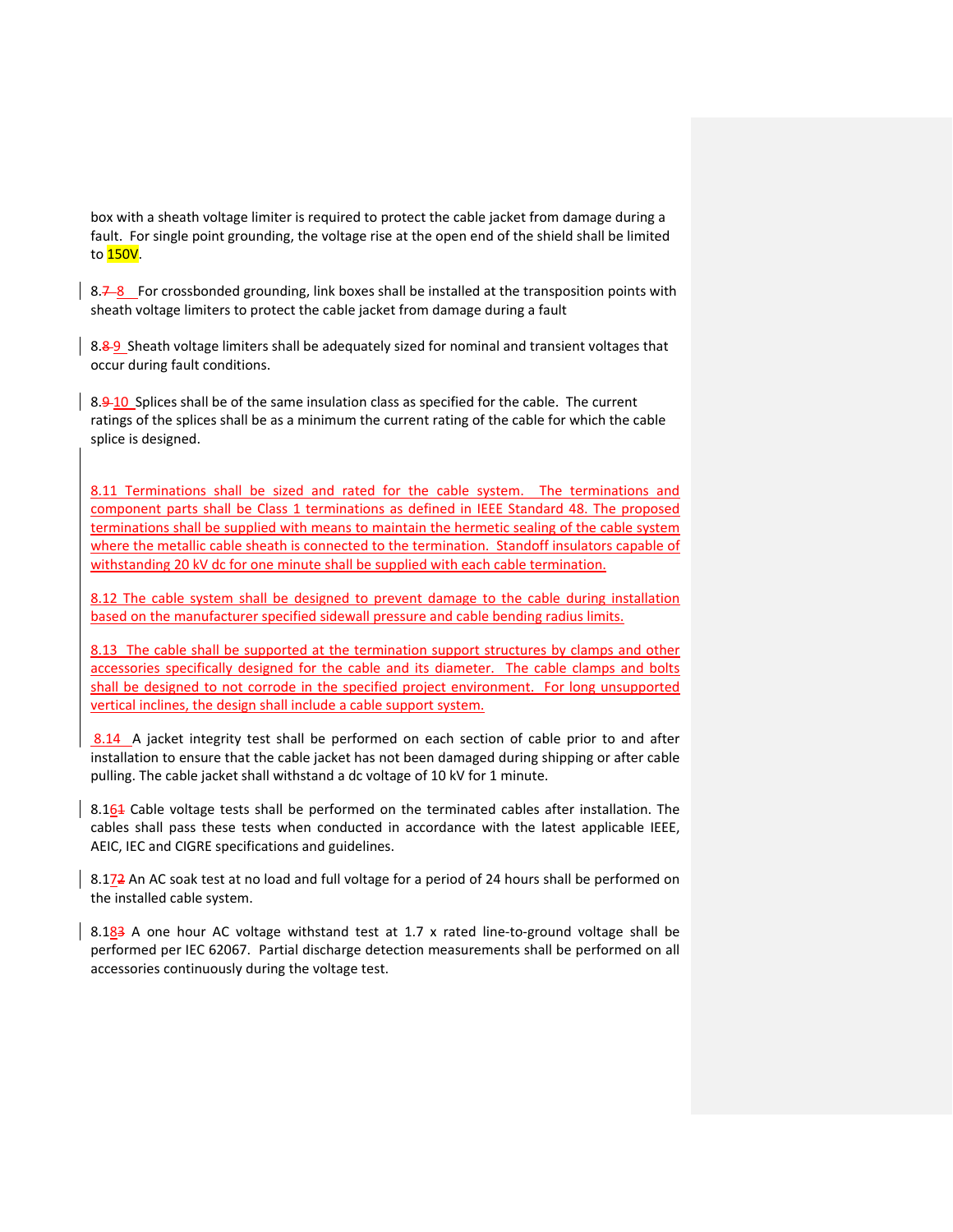#### PIPE-TYPE SECTION WITHOUT THE TRACKED CHANGES:

## **7.0 Pipe Type Cable Considerations**

7.1 Pipe Type Cables Systems are comprised of High Pressure Fluid Filled (HPFF) and High Pressure Gas Filled (HPGF) systems. HPFF systems have been installed at 345 kV voltages and lower, HPGF systems up to 138 kV and lower.. Pipe Type Cables Systems shall have all three insulated cable phases installed in a common steel pipe. The cables transition to three smaller individual stainless steel pipes to permit termination of the cable. Only one insulated cable is installed in the stainless steel pipe.

7.2 The steel pipe shall comply with the latest edition of ASTM A523, "Standard for Plain End Seamless and Electric-Resistance-Welded Steel Pipe for High Pressure Pipe Type Cable Circuits.

7.3 The stainless steel pipe shall comply with the latest edition of ASTM A312/A321M, "Standard Specification for Stainless, Welded and Heavily Cold Worked Austenitic Stainless Steel Pipes."

7.4 Coating systems, which is the primary corrosion protection, are required for both inside and outside of steel pipes to protect against corrosion prior to and after installation. Coatings shall be a mastic or polyethylene coating or fusion bonded epoxy with an epoxy-concrete. .

7.5 The design shall include a cathodic protection system, using either 1) a passive system where galvanic anodes are installed along the pipe route.; if a holiday occurs in the pipe coating, the anode bags provide the sacrificial ions instead of the pipe or 2)an impressed current system where an alternating current source powers a rectifier supplying the ions from an array of anode bags usually located at one end of the pipe(s). The cathodic protection system shall be designed to NACE Standard RP0169 latest revision titled "Control of External Corrosion on Underground or Submerged Metallic Piping Systems." Together the coating system and cathodic protection system protect the integrity of steel pipes and minimize leaks.

7.6 The conductor in Pipe Type Cables shall be either copper or aluminum. The cable shall comply with AEIC CS-2 latest revision.

Pipe type cables shall be insulated with kraft paper or laminated paper polypropylene (LPP) tape. Other tapes on a pipe type cable shall be used for shielding, segmental insulation, moisture barriers, binder tapes and outer shielding tapes. Two "D" shaped skid wires shall be spiral wrapped around the final insulated cable to reducing pulling friction while protecting the cable insulation during installation. Skid wire material shall be specified due to the different coefficient of friction (COF) value of the material.

**Comment [P10]:** This is essentially the definition presented in the Section 4. Here it is serving as commentary. Suggest striking.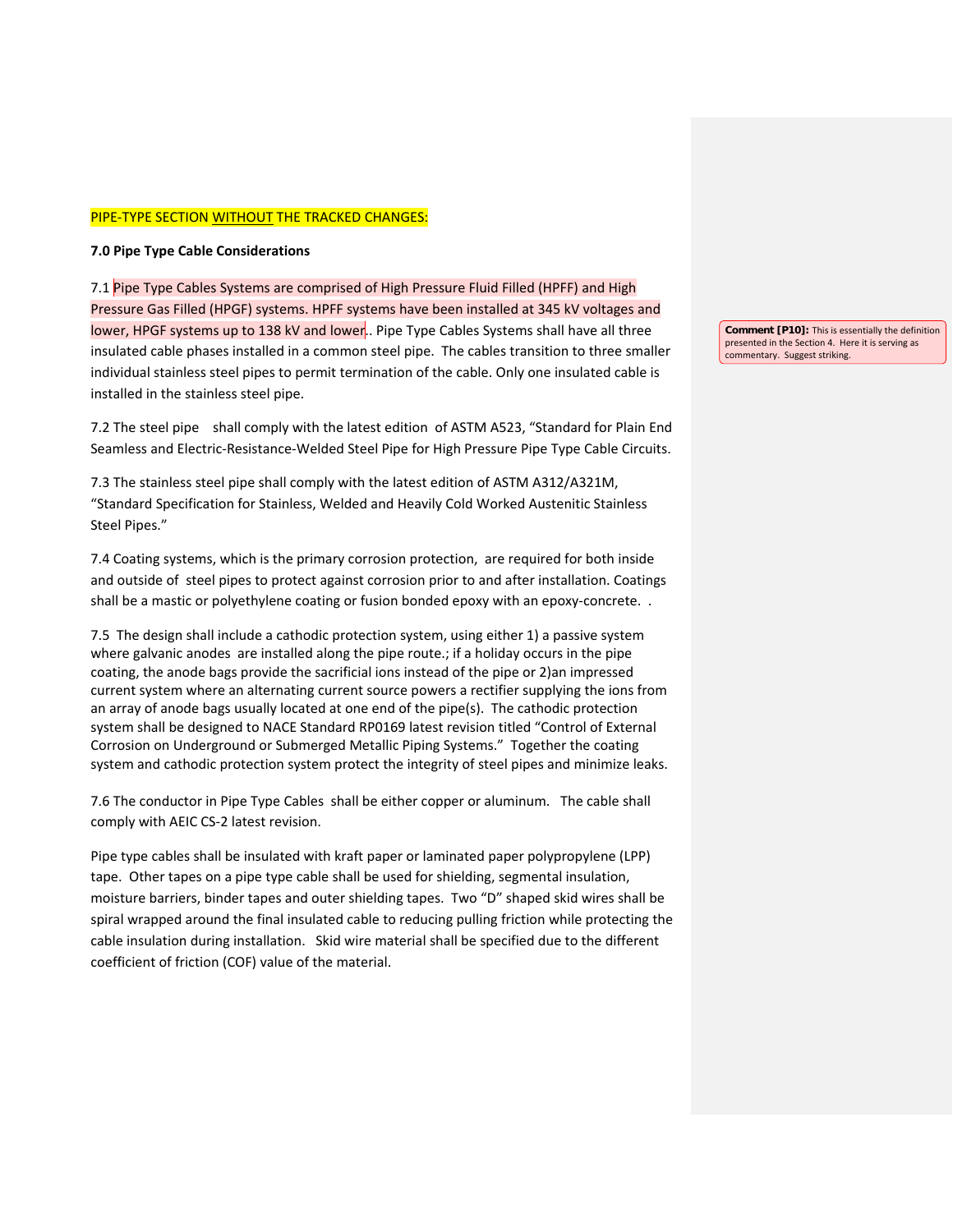7.7 Pipe type cables are impregnated with insulating fluid under vacuum and high temperature at the factory. Only HPFF use insulating fluids after cable installation. Insulation fluids shall meet the AEIC CS31 latest revision and the requirements of the HPFF circuit, such as fluid circulation and/or forced cooling if additional power transfer is required of the HPFF cable system.

Route elevation, pipe size, cable size and circuit length shall be taken into consideration for hydraulic calculations in determining the rated fluid pressure on the cable system and pressure settings for the relief valves in the pressurization plant. The typical nominal pressure is 200 psi for a HPFF system.

The fluid in the HPFF system must be at rated pressure prior to energizing the cables. A hydraulic soak period shall be implemented to bring or return the HPFF system to rated pressure. The fluid must be at rated pressure for 24 hours before testing or energizing the cable.

The impregnate insulating fluid for HPGF systems shall be extra high viscosity fluid to slow the fluid from draining out of the cables during handling and throughout the life of the cable.

7.8. Straight, anchor, stop, semi-stop and trifurcating joints shall be designed to connect the cable sections and provide other features for the cable system as needed. Insulation over the splices must meet the same performance standard as the cable insulation and control the electrical stress of the splice. All three cable phases shall be spliced at the same location. The design shall take into account that the splices are encased in a carbon steel telescoping pipe of multiple sections and that the telescoping pipe is welded together and welded to the pipe installed. Design shall consider that splices be installed in manholes for future access.

All phase cables shall be supported to prevent thermal mechanical bending (TMB.) Specialized anchor and skid joints shall be used for steep inclines and drastic changes in elevation to minimize and prevent thermal mechanical movement. Restraint locations and design and placement methodology shall follow good engineering practices.

7.9. For HPFF and HPGF pipe systems, terminations must seal the insulating fluid or insulating gas from the environment.

Design shall ensure that the termination is sized to the cable and meets the operating pressures of the cable system for various conditions. The termination's insulation creepage distance shall be selected based upon the operating environment.

It is critical the termination mounting plate is dry fitted to the pipe system. This ties all the variables from constructing the termination structure, its foundation and riser pipe length.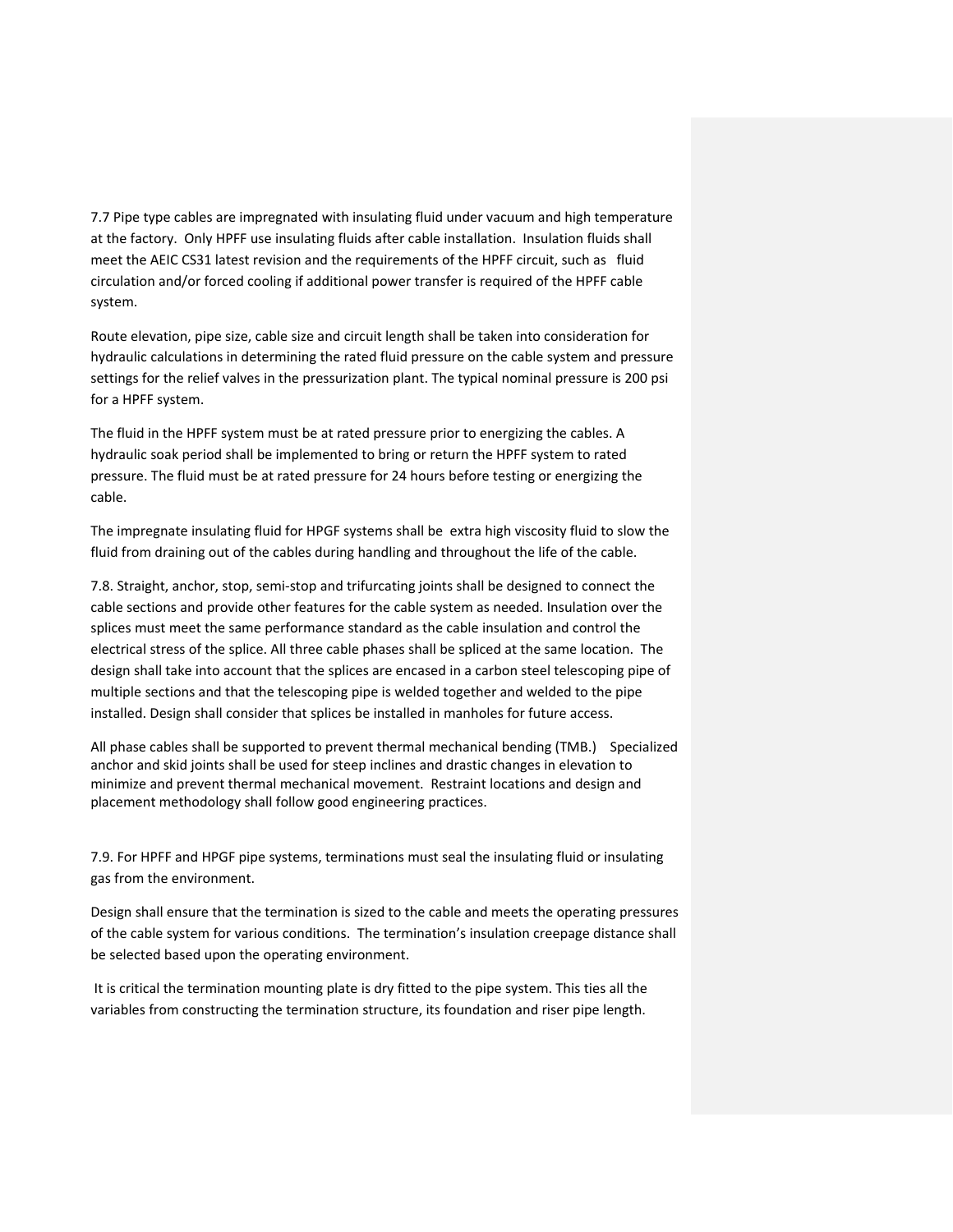Proper fitment is required for final weld of the mounting plate's tail piece pipe to the riser pipe and ensures the termination will be plumb.

For GIS installations, coordination between GIS manufacture, termination manufacture, cable installation contractor, GIS contractor is mandatory for a successful GIS termination installation. Terminations are usually not ampacity limiting but on forced cooled pipe type systems the termination rating needs to meet the cable rating.

7.10 A pressurization/pumping plant is required to pressurize the dielectric fluid in HPFF cable systems for all loading conditions. The nominal operating pressure is 200 PSI. The plant shall be designed and built for the specific circuit parameters such as pipe size, cable size, length of the cable circuits and any circulation requirements. Additional pressurization/pumping plants may be required for long underground cables, to meet reliability requirements of the owner and if there are multiple hydraulic sections in the cable circuit. Environmental concerns shall be considered in the siting and foundation design for dielectric fluid containment.

A pressurization plant may be designed for circulation. Fluid may be circulated down one cable pipe and return to the pressurization plant in the other pipe. This will smooth hot spots in the cable system. For additional capacity from the HPFF circuit, a separate return pipe (no cables inside) for dielectric fluid should be installed at the time of initial construction. This will allow the dielectric fluid to be circulated through heat exchangers or even refrigeration systems before pumped back into the cable pipe. Some owners shuttle insulation fluid from end of the cable pipe to the opposite end for additional ampacity. This will require pressurization plants on each end of the cable pipes. Fluid circulation, forced cooling, and multiple hydraulic sections will require special valve and pipe schemes.

It is most common for the plant to pressurize two pipe systems. This is achieved by two ladders (piping and valves) supplying the dielectric fluid by pumps driven by two electric motors. The ladders are isolated hydraulically from each other but can be valved together. The plant has a large reservoir tank of dielectric fluid with a blanket pressure of nitrogen over the fluid. The reservoir tank is partitioned for independent fluid supply to the two cable pipe systems.

Pressurization/pumping shall have plant alarms and control systems to ensure pressurization of the cable system. Alarm settings shall be based upon criticality and the response time to the alarm. These alarms must be designed and utilized to minimize the loss of dielectric fluids. Improper operation and abnormal conditions shall be reported to the system or local control center for immediate corrective action.

Leak detection systems can be installed in the pressurization plant for HPFF cable systems if the utility requires it for environmentally sensitive areas. Leak detection compares the predicted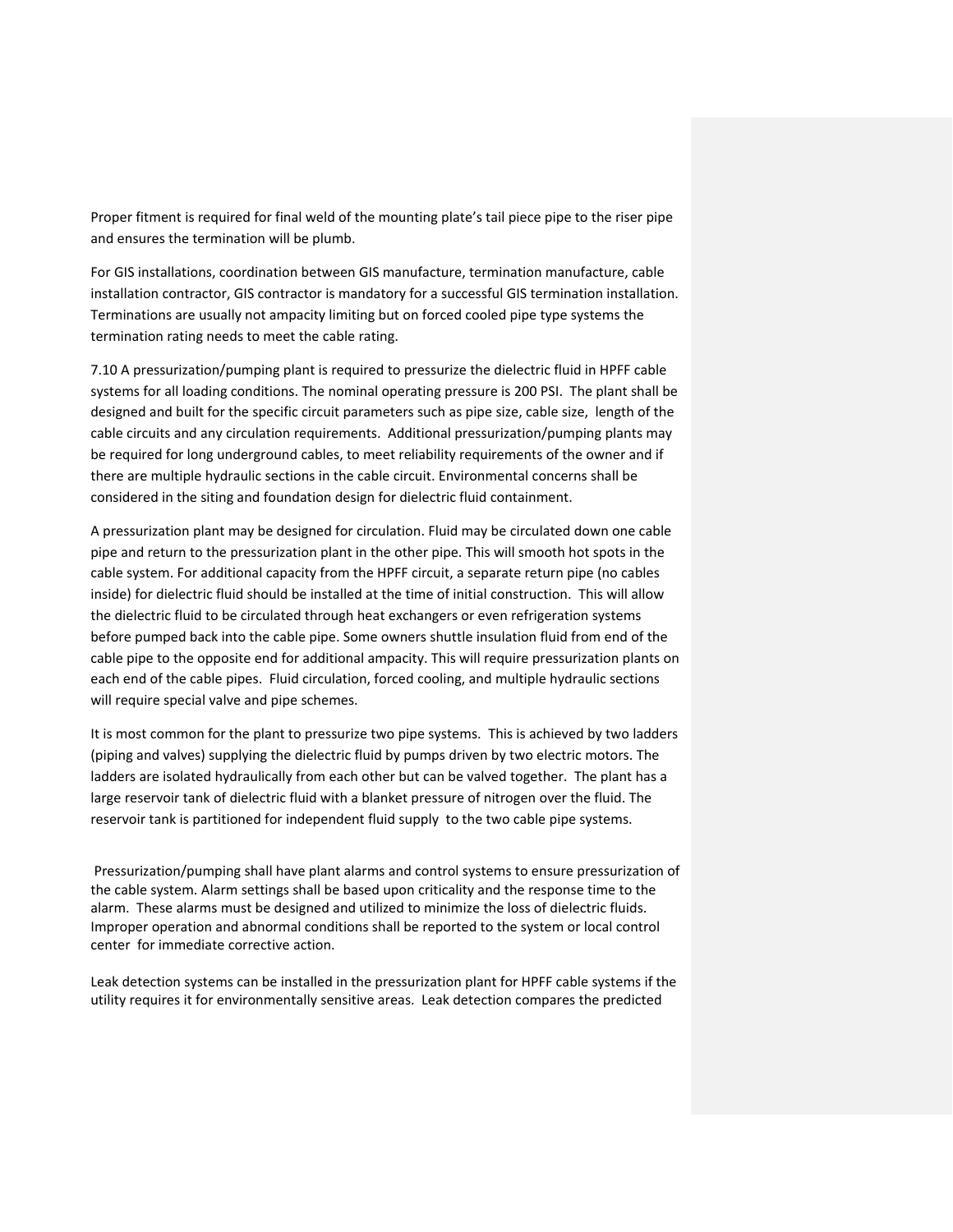fluid entering a cable system versus actual fluid entering the cable system. This can be alarmed before the leak grows larger.

Modern plants operate by a programmable logic controller (PLC) that offer information on the circuit(s) and the various systems inside the pressurization plant. These various systems may be alarmed too. A PLC can provide remote access to the controls in the pressurization plant for a faster response time to an alarm.

The reliability of the cable is no higher than the reliability of the pressurization plant. Pressurizing plants shall remain powered at all time. Two independent sources of power to the pressurization are required with an automatic transfer of power to ensure continuous AC feed to the pressurization plant. The second power source can be a backup generator, dedicated off site power line, or an alternate bus source.

7.11 A crossover cabinet installed on the opposite end of the pipe type cable system from the pressurization plant. Inside this cabinet is an electric valve that opens when necessary (usually when low pressure develops on one pipe) to tie the cable pipes together hydraulically normalizing the pressure on the pipe experiencing low pressure. This valve should be alarmed notifying the control center it has opened for an abnormal reason. Like the pressurization plants, a smart crossover with its own PLC is available where it communicates with the pressurization plant. It can be designed to open and close the valve for various conditions. If the cable circuit requires an additional pressurization plant, the crossover cabinet may be replaced by the additional pressurization plant.

# 7.12 Testing

Testing pipe type transmission cables and accessories is vital for qualifying cable and cable components for design, installation verification, qualification/acceptance and operations and maintenance purposes.

Test standards and procedures developed for pipe-type cable by organizations such as the Association of Edison Illuminating Companies (AEIC), the Insulated Conductors Committee (ICC) of the IEEE, the International Electrotechnical Commission (IEC), and the Insulated Cable Engineers Association (ICEA) should be referenced and applied to the Pipe cable system.

The testing of high voltage pipe type cable is highly specialized requiring skilled engineering, technicians and equipment.

The EPRI Green Book dedicates an entire chapter to cable testing which describes the principles of cable and accessory testing, summarizes the applicable standards, guides, and